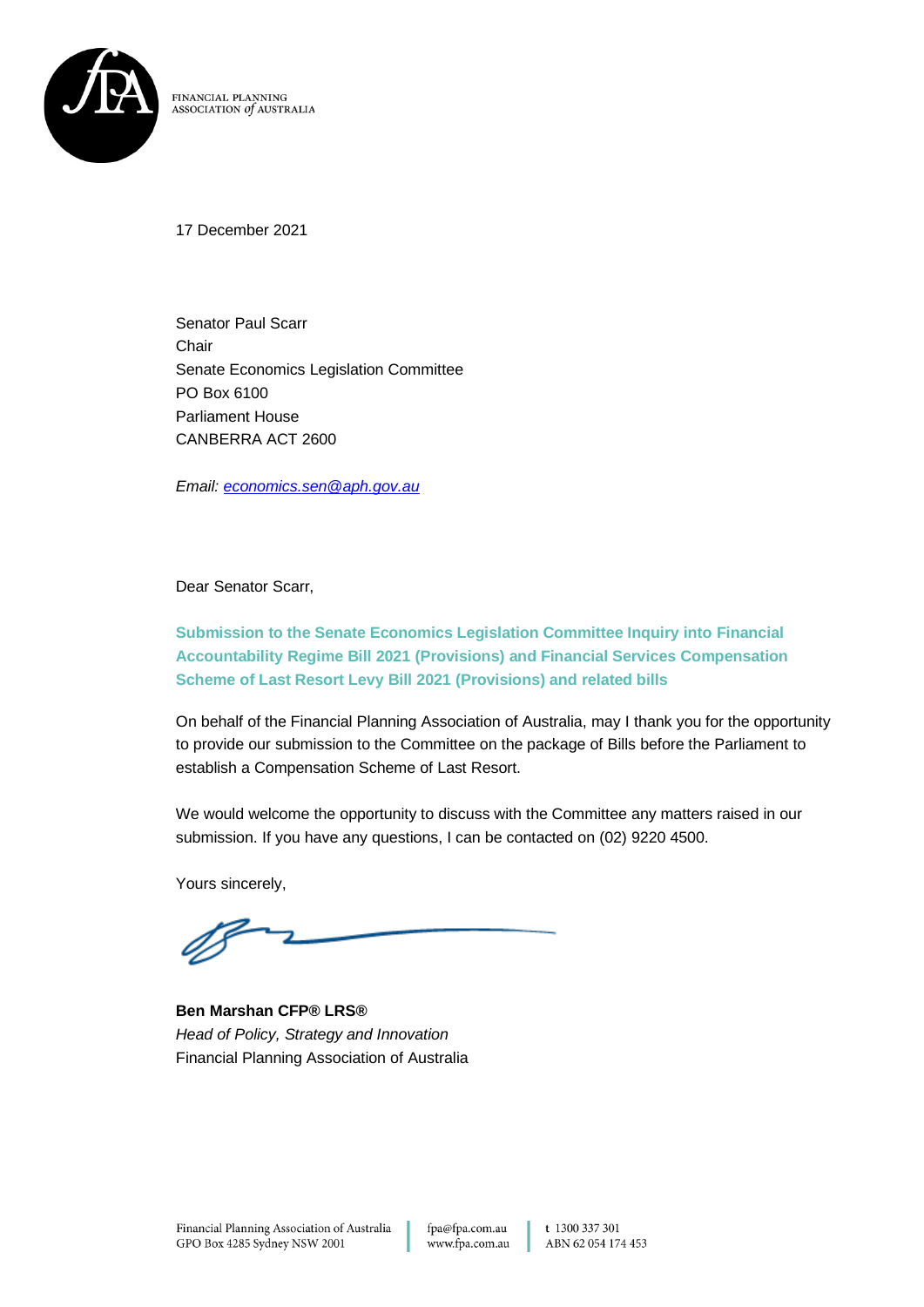

FINANCIAL PLANNING ASSOCIATION *of* AUSTRALIA

# **SUBMISSION**

# **Senate Economics Legislation Committee Inquiry into**

*the Financial Accountability Regime Bill 2021 (Provisions) and Financial Services Compensation Scheme of Last Resort Levy Bill 2021 (Provisions) and related bills*

#### **OVERVIEW**

The Financial Planning Association of Australia (FPA) is supportive of the Government's commitment to establish a compensation scheme of last resort (CSLR), which extends beyond personal advice failures, in line with recommendation 7.1 of the Royal Commission into Misconduct in the Banking, Superannuation and Financial Services Industry (Hayne Royal Commission).

However, contrary to this recommendation, the scheme the Government recently announced is:

- too narrow in scope;
- provides inadequate coverage to consumers; and,
- does not address the underlying causes of unpaid determinations.

Simply put, the Government's scheme will leave consumers unprotected and financial planners footing the bill.

However, with certain amendments the Government's scheme can meet its intended purpose. That is why we believe the proposed scheme should be expanded to include all financial services providers that are within the jurisdiction of the Australia Financial Complaints Authority (AFCA). This change will provide protection to everyday Australians from uncompensated losses and ensure sustainable funding for the scheme.

When assessing claims, we acknowledge that AFCA seeks to appropriately apportion claims between inappropriate advice and product. However, the proposed scheme places a spotlight on advisers for the allocation of fault. In contrast, serious misconduct, misrepresentation or fraud of a product issuer or manufacturer, is ignored given their specific exclusion from the proposed scheme.

The current Bills would exclude significant segments of the financial industry, such as managed investment schemes (MIS) which will leave many consumers affected by financial misconduct without adequate protection or avenue for compensation. In essence, the proposed scheme will only apply to five financial products and services:

- personal advice on relevant financial products to retail clients,
- credit intermediation,
- securities dealing,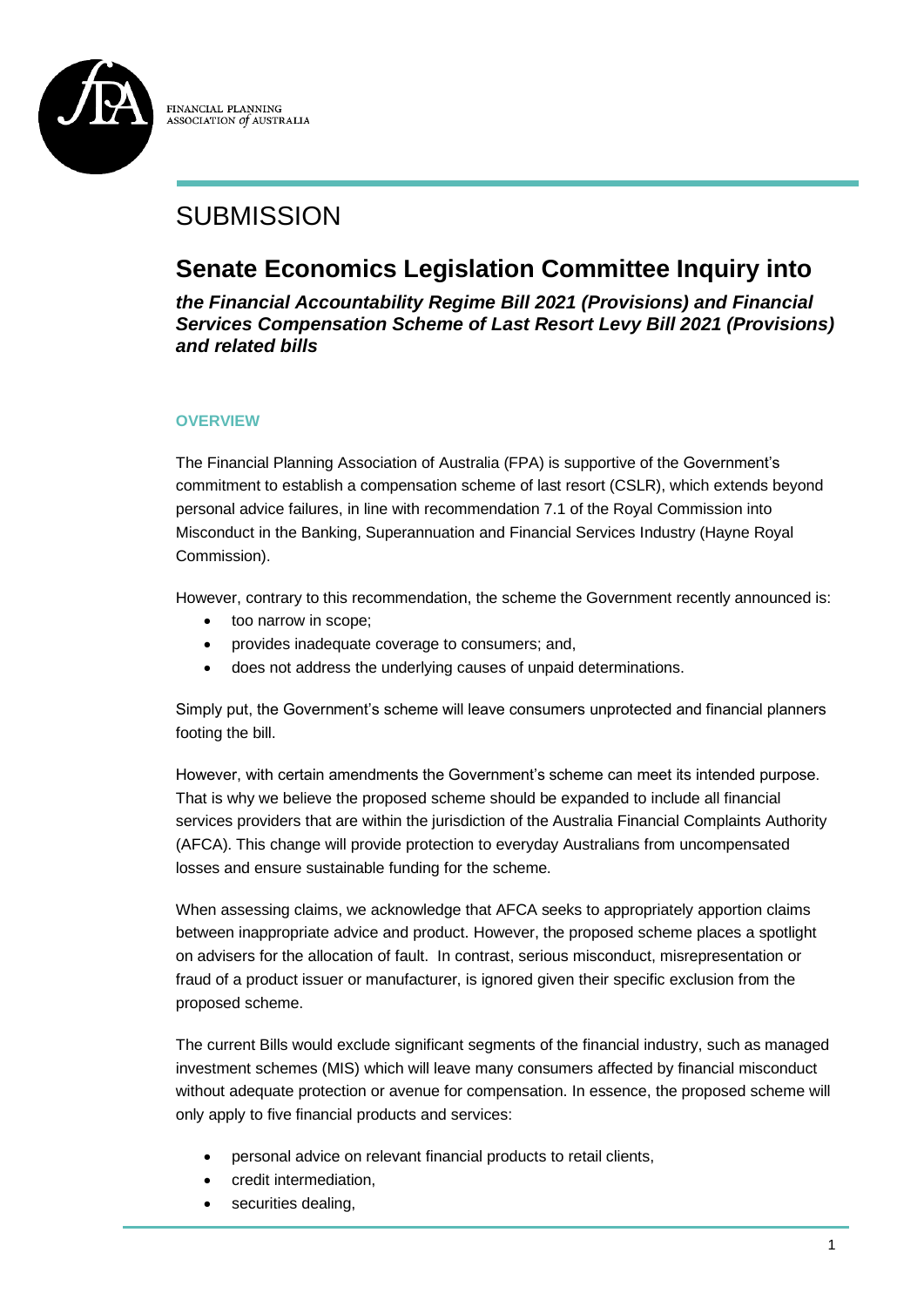- credit provision, and
- insurance product distribution.

As such, it will mean that a large number of financial institutions and product providers will not be required to contribute to the costs of compensation.

Paying compensation must primarily be the responsibility of the party whose behaviour gave rise to the complaint. Holding financial services firms and practitioners responsible for their own behaviour is an essential component of professionalisation and necessary to improve standards.

As such, it is important that this scheme is fit for purpose from the outset, to give Australian consumers adequate protection and ensure responsibility for funding of the scheme can be shared equitably across the sector.

The FPA has joined with a diverse coalition of fifteen organisations, including consumer groups, professional financial advice associations, financial counsellors, professional accounting associations and community legal centres in calling for the expansion of the proposed CSLR, including:

- Association of Financial Advisers
- Boutique Financial Planning Principals Association
- Chartered Accountants Australia and New Zealand
- CHOICE
- Consumer Action Law Centre Consumer Credit Legal Service (WA) Inc
- Council of the Ageing (COTA)
- CPA Australia
- **Financial Rights Legal Centre**
- Financial Counselling Australia
- Financial Planning Association of Australia
- Institute of Public Accountants
- Super Consumers Australia
- SMSF Association
- Uniting Communities

We call on the Parliament to amend this suite of Bills to ensure that any established Compensation Scheme of Last Resort is broad-based, equitable and in the spirit of the recommendations of the Hayne Royal Commission.

#### **BACKGROUND**

The FPA believes that the first step in ensuring consumers are able to access compensation is to address the underlying causes of unpaid determinations.

The Government must address the role of professional indemnity (PI) insurance in the regulation of financial services. Financial services firms and practitioners are required to hold PI insurance as a condition of their license.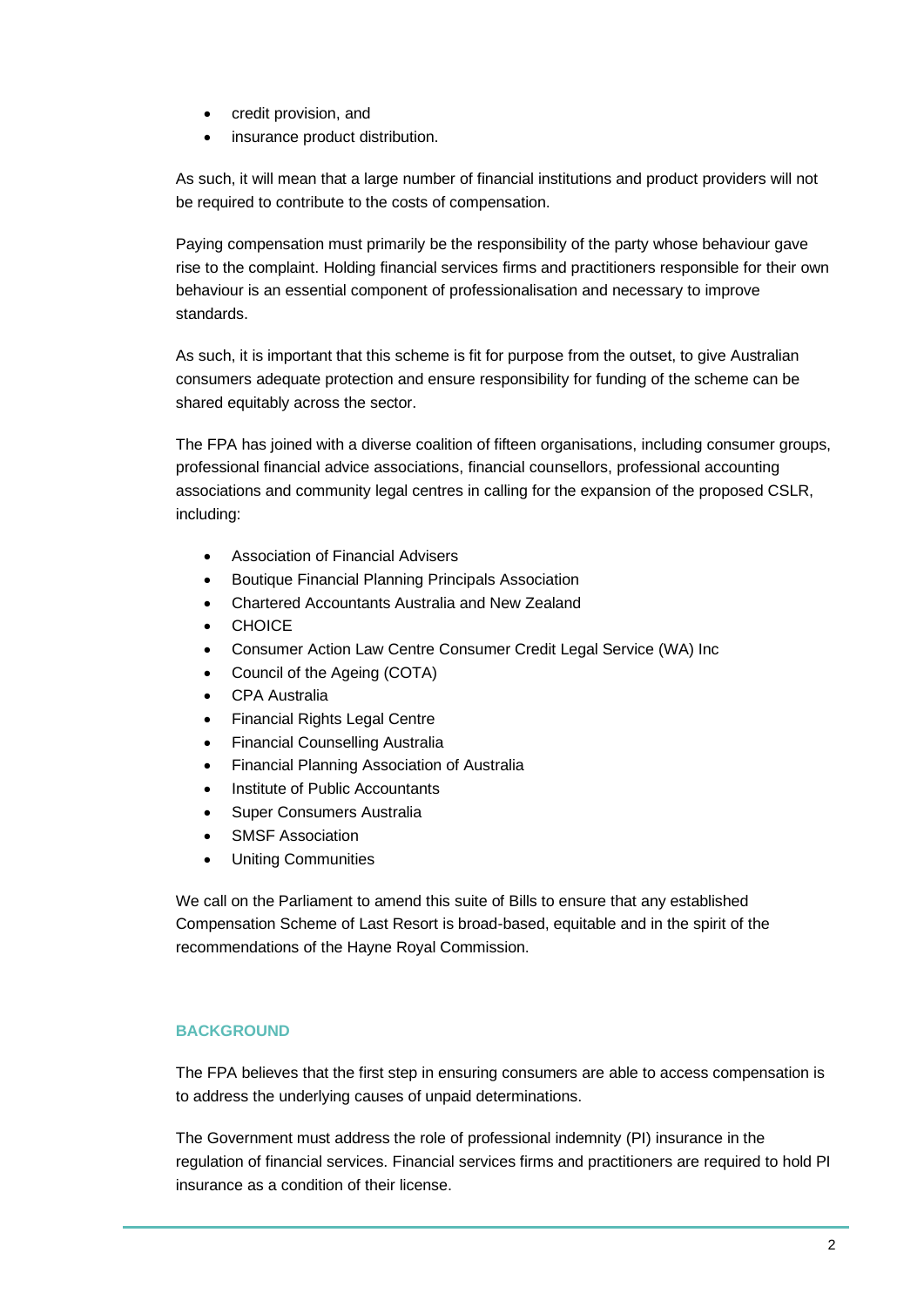In part, PI insurance is intended to cover liabilities from financial services complaints and ensure that licensees are able to pay compensation when a complaint is made against them. In practice, failure to hold adequate and appropriate PI insurance is a major cause of licensees not paying compensation when it is due.

The final report of the Review of Compensation Arrangements for Consumers of Financial Services by Richard St. John<sup>1</sup> (the St John Review) considered these issues in 2012 and made recommendations to improve the effectiveness of PI insurance. These included addressing the quantum and coverage of PI insurance and recommending the Australian Securities and Investments Commission (ASIC) take a proactive role in monitoring whether licensees are complying with their PI insurance obligations. Whilst we acknowledge the Treasury led review into PI insurance recently announced by the Government, there have not been any actions taken on these recommendations and problems with PI insurance continue to be a major cause of unpaid determinations. Further, ASIC have confirmed to the FPA that they do no proactive monitoring of PI insurance obligations or the PI market for financial advice more broadly.

Given the relatively narrow aspect of the Government's proposed CSLR, and its limitation of the scheme to contributions from product distributors and financial planners, it is important to reflect on the recently released AFCA determination statistics

Speaking at an AFCA Member forum on 18 November<sup>2</sup>, the authority's lead ombudsman for investments and advice, Ms Natalie Cameron stated that:

- 1,238 (1.8%) of the 70,510 total complaints received by AFCA between 1 July 2020 and 30 June 2021 related to the advice sector.
- Since this reporting period there has been a continued downwards trend on this figure of approximately 33 per cent.
- Of the complaints received relating to the advice sector, 63 per cent were found in favour of the advice firm with 29 per cent found in favour of the complainant.

These most recent statistics from AFCA indicate the number of advice related complaints to the authority is incredibly limited and further that less than a third of those complaints are actually upheld. It therefore appears incongruent for the Government to propose a CSLR that disproportionately targets financial advice for contributions to the scheme and which would leave consumers of products relating to significantly higher numbers of complaints to AFCA, completely unprotected.

#### **CONSIDERATIONS**

In reviewing the proposed legislation to establish a CSLR, the FPA has had regard to the following parameters, which we believe are essential to the proper functioning of an effective scheme:

<sup>1</sup> Final Report of the Review of Compensation Arrangements for Consumers and Financial Services, Richard St. John, 5 April 2012, [https://treasury.gov.au/consultation/review-compensation-arrangements-consumers-financial-services](https://treasury.gov.au/consultation/review-compensation-arrangements-consumers-financial-services-consultation-final)[consultation-final.](https://treasury.gov.au/consultation/review-compensation-arrangements-consumers-financial-services-consultation-final) 

<sup>2</sup> AFCA Member Forum, Address by Lead Ombudsman for Investments and Advice, Ms Natalie Cameron, 18 November 2021[, https://www.afca.org.au/news/member-forum](https://www.afca.org.au/news/member-forum) an[d https://vimeo.com/647159088/e813abc951.](https://vimeo.com/647159088/e813abc951)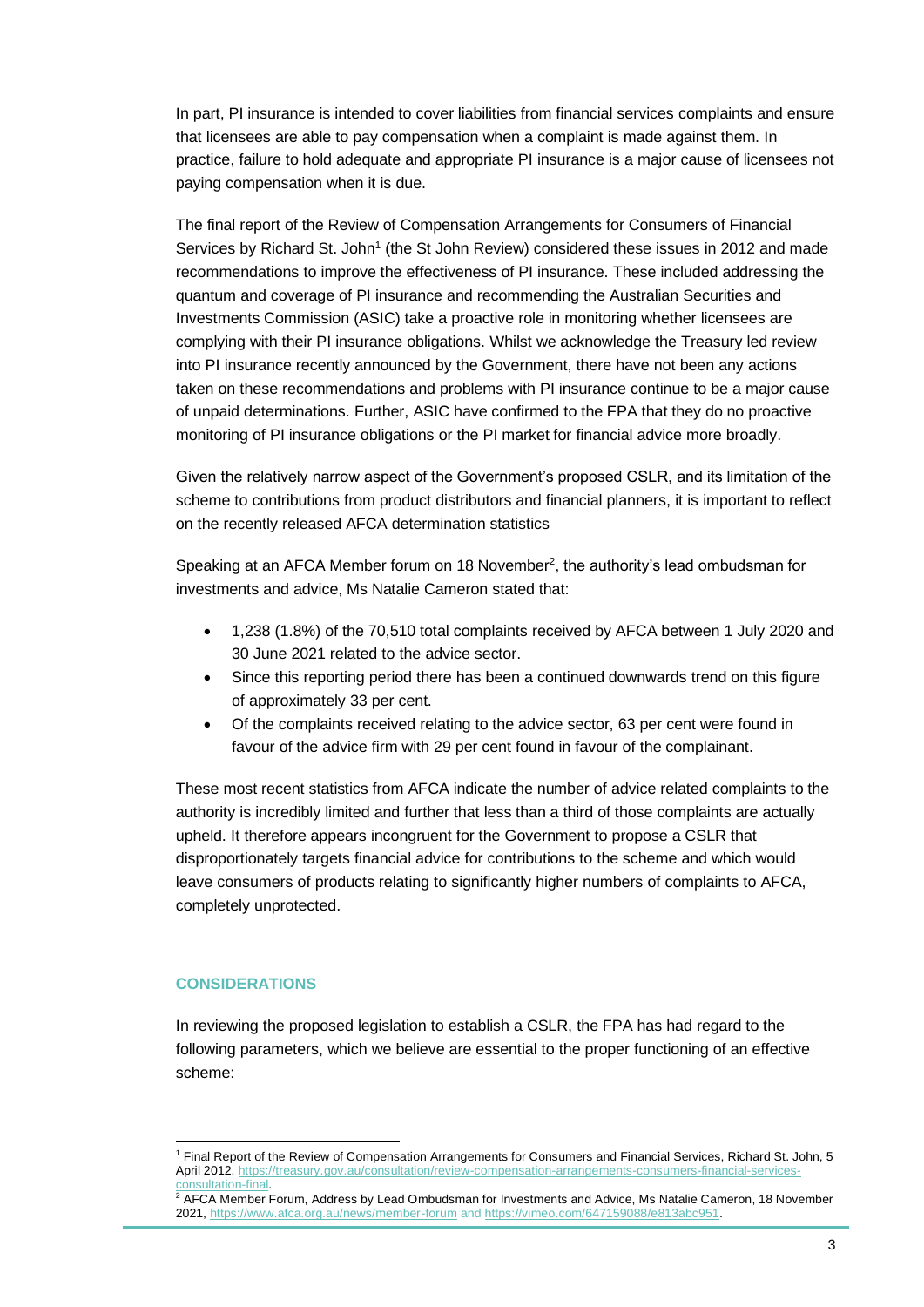- A CSLR should have a broad coverage that reflects AFCA's jurisdiction to hear financial services complaints for multiple financial services classes and appropriately apportion responsibility between them. It should provide a holistic and integrated approach to external dispute resolution (EDR) which promotes consumer confidence in the financial services sector.
- The approach to funding a CSLR should reflect the broad risks of different financial services classes and the exposure that each class brings to the CSLR now, rather than based on history. However, it should balance this principle against the need to establish a broad and robust funding base for a CSLR, with all financial services classes contributing. A CSLR must be broader than just 'distributors' of financial products to include financial products.
- A CSLR should be a truly last resort scheme. There must be clear and reasonable steps established for AFCA to pursue compensation through the member firm; and an incentive for AFCA to pursue costs. It must not be allowed to become a compensation and cost recovery scheme rather than a compensation scheme of last resort.
- Reasonable compensation limits will ensure the funding model does not become cost prohibitive to the funding sectors.
- A CSLR should focus on maintaining a stable and predictable industry levy, with a focus on limiting the burden on firms and practitioners. An industry levy should have a maximum growth rate each year and the CSLR should seek to manage its cashflow with the available funding.
- Finally, the obligation to participate in a CSLR should be seen as an opportunity for all financial services participants to take responsibility for identifying and reporting misconduct and poor performance. Demanding higher standards throughout the financial services sector will reduce the number of consumer complaints that require compensation and the call on a CSLR to provide funding in the long term.

## **THE SCHEME PROPOSED BY THE PACKAGE OF BILLS**

While changes have been made to the legislation since the consultation Exposure Draft, the scheme proposed in the Bills has significant short comings. The Government's proposed CSLR is simply too narrow in scope, provides inadequate coverage to consumers and does not address the underlying causes of unpaid determinations.

#### **Broad-based Scheme**

The scope of the proposed CSLR in the Bills does not include all financial products – MIS, Real Estate Income Trusts (REITs) and other complex products are exempt. It is restricted to personal financial advice to retail clients, dealing in securities and engaging in credit activities. Therefore, the Bills should be amended to produce a CSLR that would have a broad coverage and include any financial services classes that are subject to AFCA's jurisdiction. This broad approach would achieve four things:

**1.** By mirroring AFCA's jurisdiction, it would complement a comprehensive EDR arrangement for financial services.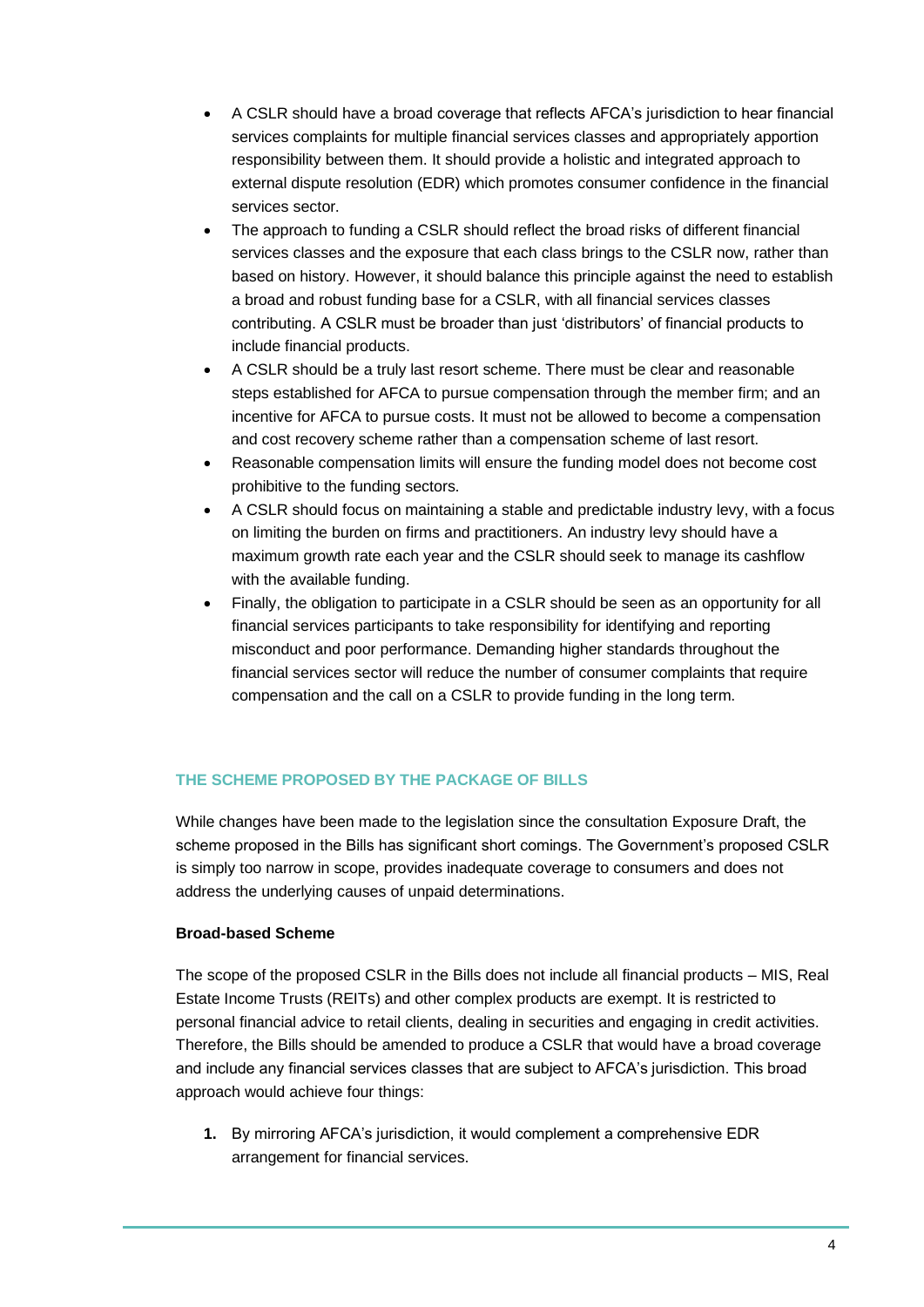This would ensure that compensation is available for any AFCA determination and consumers are not unfairly excluded from the CSLR based on the specific financial services class or classes to which their complaint relates. For example, there have been past examples of classes of consumer going uncompensated in relation to MIS and product failure based on the class of consumer they are.

It would also reinforce AFCA's practice of looking at complaints holistically and apportioning responsibility between different financial services classes where a complaint covers multiple parties.

**2.** The proposed scheme is based on historic unpaid determinations data when product issuers were not required to be a member of an EDR scheme and complaints about financial products and providers fell outside the jurisdiction of AFCA's predecessor schemes.

The recommendations of the final report of the Review of the Financial System External Dispute Resolution and Complaints Framework by Professor Ian Ramsay<sup>3</sup> (the Ramsay Review) in 2017 specifically surrounding the establishment of a CSLR that only covers financial advice, were made at a time when other types of complaints were excluded from EDR processes. Predecessor schemes assigned responsibility for a complaint to a single sector (generally where the complaint originated) and in the case of financial advice, prior to the introduction of the Future of Financial Advice (FOFA), Financial Adviser Standards and Ethics Authority (FASEA) and Hayne Royal Commission consumer protection regime. However, this is no longer the case. AFCA's jurisdiction covers a range of financial services classes reflecting the reality that a single complaint from a consumer can cover multiple licensees and responsible entities that are providing a variety of financial and credit advice and products.

Matching the CSLR to AFCA's jurisdiction would ensure consistency in the treatment of unpaid EDR determinations and provide clarity for consumers seeking redress through EDR.

**3.** A broad approach is necessary to ensure the sustainability of funding for the CSLR. To have the confidence of consumers, a CSLR must be credible and provide some assurance that funding will be available for unpaid determinations into the future.

Limiting the CSLR to only "distributors" of financial services, such as financial advice and mortgage broking, narrows the funding model and makes it vulnerable to changes in the size of that class and its ability to pay.

**4.** By including a range of licensees across the financial services sector, a broader CSLR would provide an incentive for all participants to take responsibility for identifying and reporting misconduct and poor performance. This has been an area of failure in the past. Industry participants holding each other to account is an essential part of eliminating misconduct and necessary to restore the public's trust in the financial services sector.

<sup>&</sup>lt;sup>3</sup> Final Report of Financial System External Dispute Resolution and Complaints Framework, Professor Ian Ramsay, 3 April 2017, [https://treasury.gov.au/sites/default/files/2019-03/R2016-002\\_EDR-Review-Final-report.pdf.](https://treasury.gov.au/sites/default/files/2019-03/R2016-002_EDR-Review-Final-report.pdf)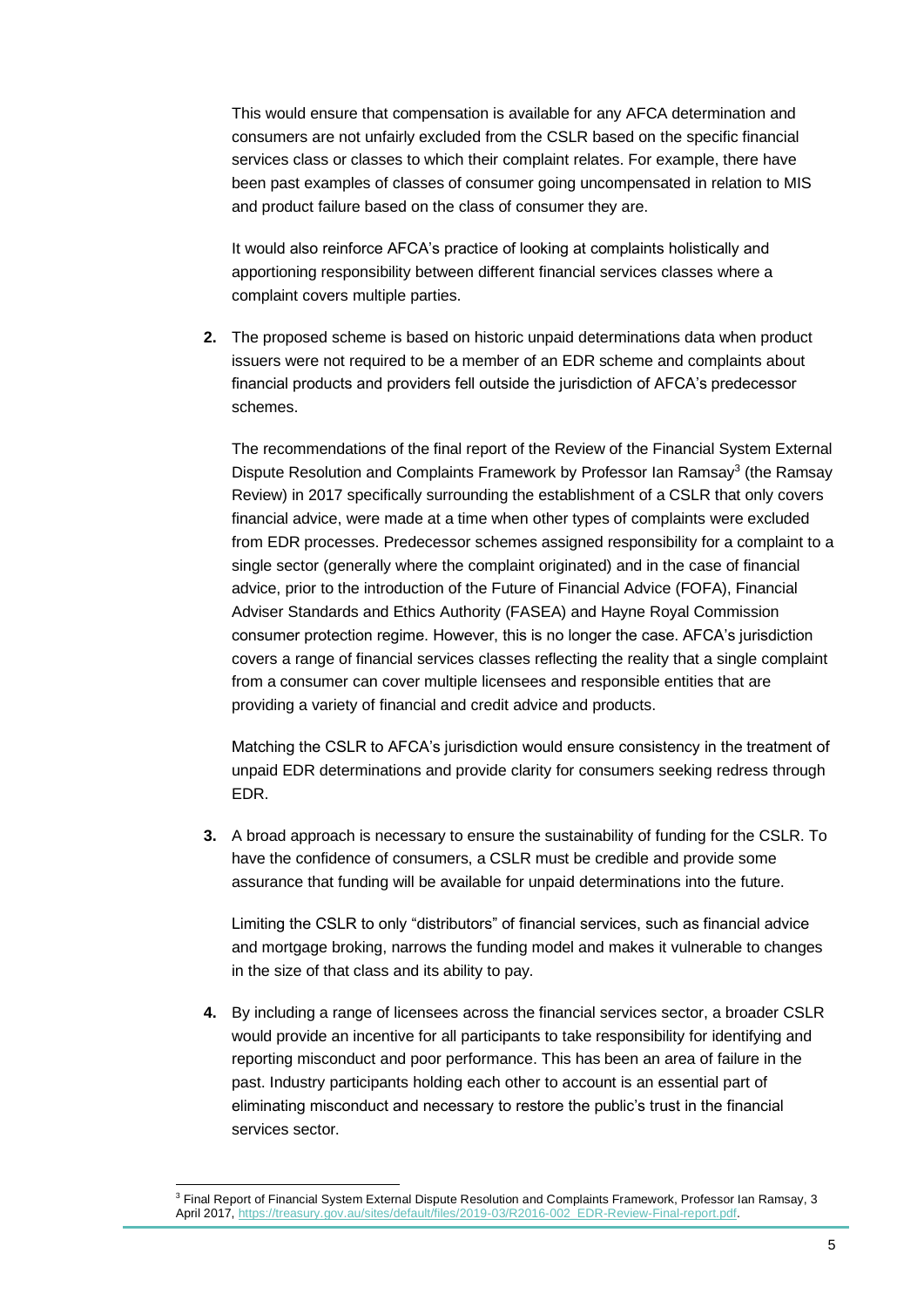It is important to note that in its February 2020 submission in response to the Treasury Discussion Paper - Establishing a Compensation Scheme of Last Resort, AFCA also called for the expansion of the proposed CSLR based on the risks the EDR scheme sees to consumers. AFCA states:

*The types of firms who have unpaid determinations extends past financial advisers who provide personal and general financial advice to include; credit providers; managed investment scheme operators; finance brokers; mortgage brokers; securities dealers and derivatives dealers. In our view, all firms are responsible for restoring trust in financial services and ensuring that their EDR obligations are met.*

*In our view, it is important that the CSLR also covers managed investment schemes (MIS). This is due to:*

- *the potential for unpaid determinations and consumer detriment to flow from this group;*
- *the involvement of other financial firms or their subsidiaries in the funding, distribution or other arrangements with MIS, and*
- *funding contributions to a scheme across the whole 'value chain' would support increased accountability of all participants, including MIS operators.<sup>4</sup>*

*Since our commencement there have been more than 40 AFCA determinations awarding compensation to consumers that have not been paid due to the insolvency of the financial firms involved.*

*Limited data exists relating to unpaid AFCA determinations given that AFCA only started receiving complaints from 1 November 2018.<sup>5</sup>*

#### **Administration**

The FPA has concerns with the proposed administration of the scheme. A compensation scheme of last resort should be truly last resort. There needs to be assurances for the contributors to the scheme that all possible actions to remediate consumers have been attempted before a compensation claim is paid by the scheme. Housing the CSLR in AFCA can create a potential conflict – where there may be little incentive for AFCA to assist consumers in attempting to obtain compensation, when it is administratively and more cost effective to rely on the backstop of the CSLR. This creates a moral hazard. Further, as AFCA is able to claim costs from the CSLR where costs have not been reimbursed to AFCA, the authority may have little incentive to chase these debts verses reimbursing themselves through the scheme, particularly as the scheme is proposed to have no right to reassess the merits of the claim.

A clear, reasonable and exhaustive process needs to be established and must be undertaken by AFCA, which must demonstrate this to the CSLR, prior to any compensation being paid from the scheme.

<sup>4</sup> AFCA submission in response to the Treasury Discussion Paper – Establishing a Compensation Scheme of Last Resort, February 2020, Page 3.

<sup>5</sup> AFCA submission in response to the Treasury Discussion Paper – Establishing a Compensation Scheme of Last Resort, February 2020, Page 4.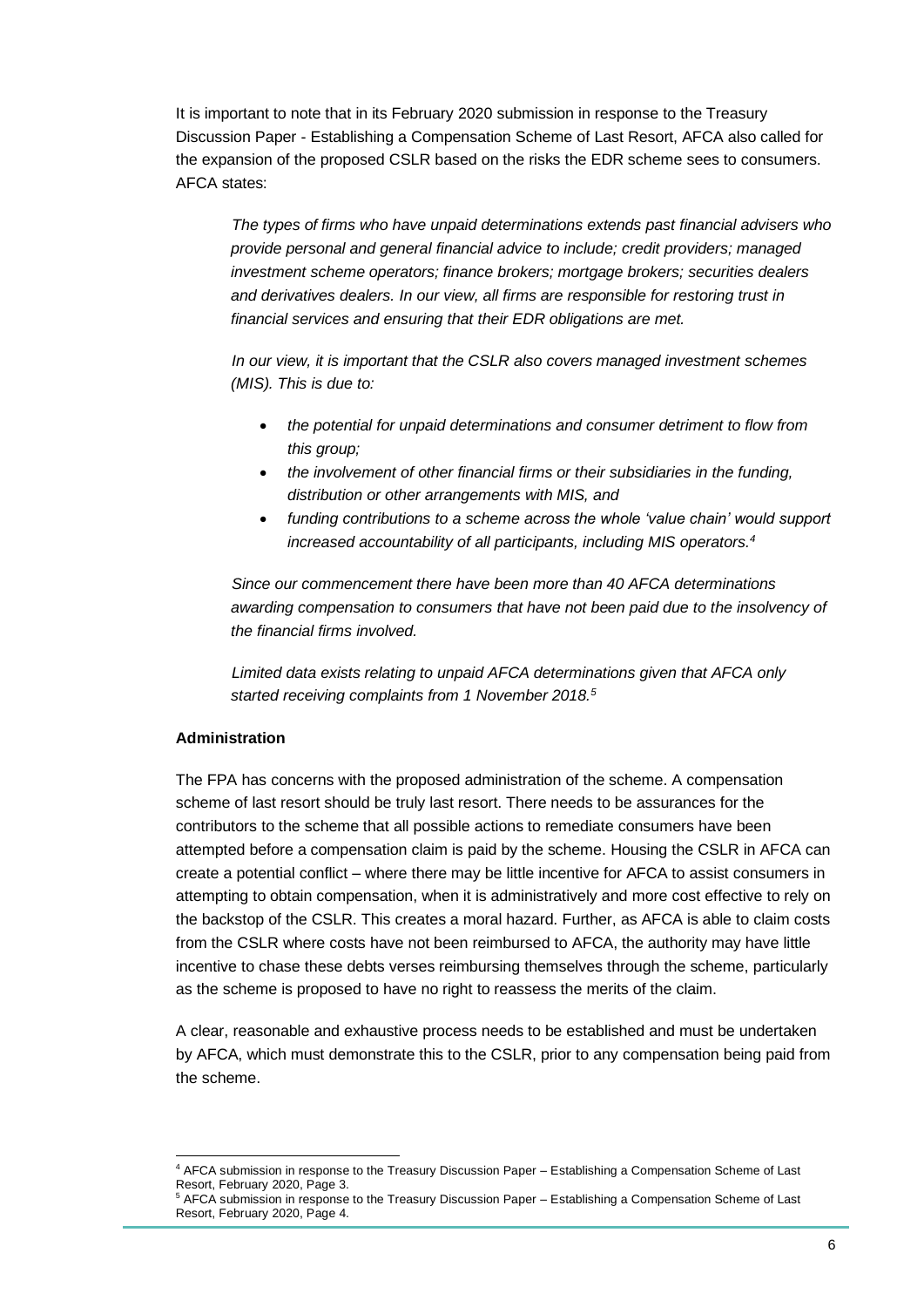Consumers and contributors to the scheme need should be assured that it will truly be operated as a last resort for compensation and that those whose behaviour is responsible for determinations, are being made to pay as far as practical for the relevant compensation.

**In summary, the FPA recommends that in order for consumers and industry to have confidence in the Compensation Scheme of Last Resort reforms, the Bills must be amended to achieve:**

- **A broad-based scheme** Consumers need protection through a CSLR covering the broad range of all financial services and products that are within the jurisdiction of AFCA.
- **A fair share** Contributions to fund the CSLR should be made from every financial service and product within the jurisdiction of AFCA, based on that sector's current risk to the scheme.
- **An independent umpire** AFCA as an independent umpire, should not also be in charge of the purse strings. Independent oversight and administration are key to ensuring those responsible for the complaints are the ones who pay.
- **An overdue lookover** A CSLR isn't the only way to reduce unpaid AFCA determinations. To make sure the scheme truly is one of last resort, a long overdue review of PI insurance coverage needs to be undertaken to ensure consumers are protected and industry has the security it needs. We acknowledge the Government's announcement of a Treasury led review into PI insurance and look forward to contributing to this important piece of work.

### **PROPOSED AMENDMENTS**

The CSLR levy framework has been proposed to align with the ASIC Industry Funding Model<sup>6</sup> which currently applies to 48 listed sub-sectors, with the Minister able to exempt any of these sub-sectors as they see fit.

The Government announced in August<sup>7</sup> that the Treasury would conduct a review of the ASIC Industry Funding Model to ensure it remains fit for purpose given the structural changes taking place in the advice industry. We recognise that the Government also announced temporary ASIC levy relief for financial planners for the next two financial years, which is assisting the profession to support Australians having access to affordable financial advice.

Given this review may result in structural changes to the current ASIC Industry Funding Model, the FPA has concerns with aligning the CSLR levy framework to this model.

The CSLR proposed in this package of Bills must be amended to include all financial products to ensure all consumers who engage with an ASIC regulated financial product, with or without seeking professional advice, will have access to adequate protection and compensation.

<sup>6</sup> *ASIC Supervisory Cost Recovery Levy Regulations 2017 – Schedule 1*

 $7$  Temporary and targeted relief on ASIC levies for financial advisers, Senator the Hon. Jane Hume and the Hon. Josh Frydenberg MP, 30 August 2021, [https://ministers.treasury.gov.au/ministers/josh-frydenberg-2018/media](https://ministers.treasury.gov.au/ministers/josh-frydenberg-2018/media-releases/temporary-and-targeted-relief-asic-levies-financial)[releases/temporary-and-targeted-relief-asic-levies-financial.](https://ministers.treasury.gov.au/ministers/josh-frydenberg-2018/media-releases/temporary-and-targeted-relief-asic-levies-financial)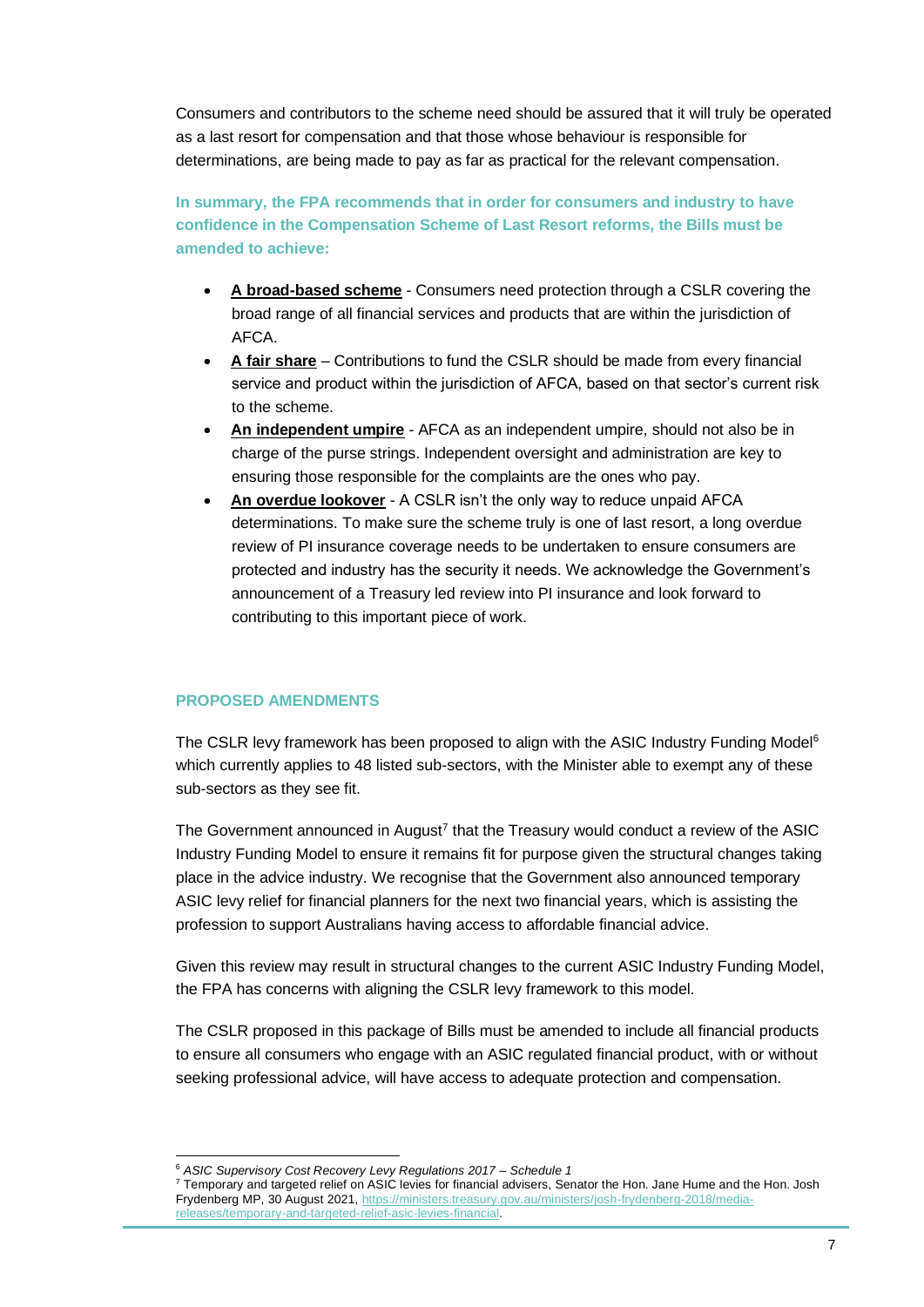To remedy this and ensure that the CSLR that is implemented satisfies the recommendations of the Hayne Royal Commission, the FPA believes the scope of the CSLR should align with those licensees who are legally required to be a member of AFCA as a requirement of their license conditions, including:

- Australian Financial Services (AFS) licensees who provide financial services to a retail client must be a member of AFCA (a912A(1)(g) and s912A(2)(c) *Corporations Act 2001*); and,
- Australian Credit licensees (s47(1)(i) *National Consumer Credit Protection Act 2009*).

As the responsible entity for a registered MIS must hold an AFS licence, such an expansion of scope will ensure that when a body is authorised to operate such a scheme and provide financial services, they will be both covered by the CSLR as well as contribute to its funding. It will also ensure consumers are adequately protected by the CSLR and its funding obligation is fairly shared across the financial services industry.

The FPA has worked collaboratively with CPA Australia to identify provisions within the package of Bills which may require amendment, attention or removal to ensure the CSLR that is established is based on a fit for purpose model. During this process, we have considered amendments to the following Bills:

- *Financial Sector Reform (Hayne Royal Commission Response No. 3) Bill 2021*
- *Financial Services Compensation Scheme of Last Resort Levy Bill 2021*
- *Financial Services Compensation Scheme of Last Resort Levy (Collection) Bill 2021*

**In summary, to achieve the policy outcomes we have outlined in this submission, the FPA recommends that:**

- **1.** The Committee consider the following amendments to the *Financial Sector Reform (Hayne Royal Commission Response No. 3) Bill 2021*:
	- $\circ$  removal of s1065 (1)(a)(ii),
	- $\circ$  removal of s1065(2),
	- o replacement of all references to '*sub-sector*' with '*AFCA member*' in s1069M, which sets out the scope via notifiable instrument of who is required to pay the CLSR levy, and
	- o replace '*sub-sector*' with '*AFCA member*' and related terms throughout the Bill.

As the *Financial Sector Reform (Hayne Royal Commission Response No. 3) Bill 2021* currently refers to '*AFCA member*' already throughout the Bill, these amendments would not only achieve the broadening the scope of the scheme, it will also provide greater consistency within the Bill.

- **2.** In relation to both the:
	- o *Financial Services Compensation Scheme of Last Resort Levy Bill 2021,* and
	- o *Financial Services Compensation Scheme of Last Resort Levy (Collection) Bill 2021*